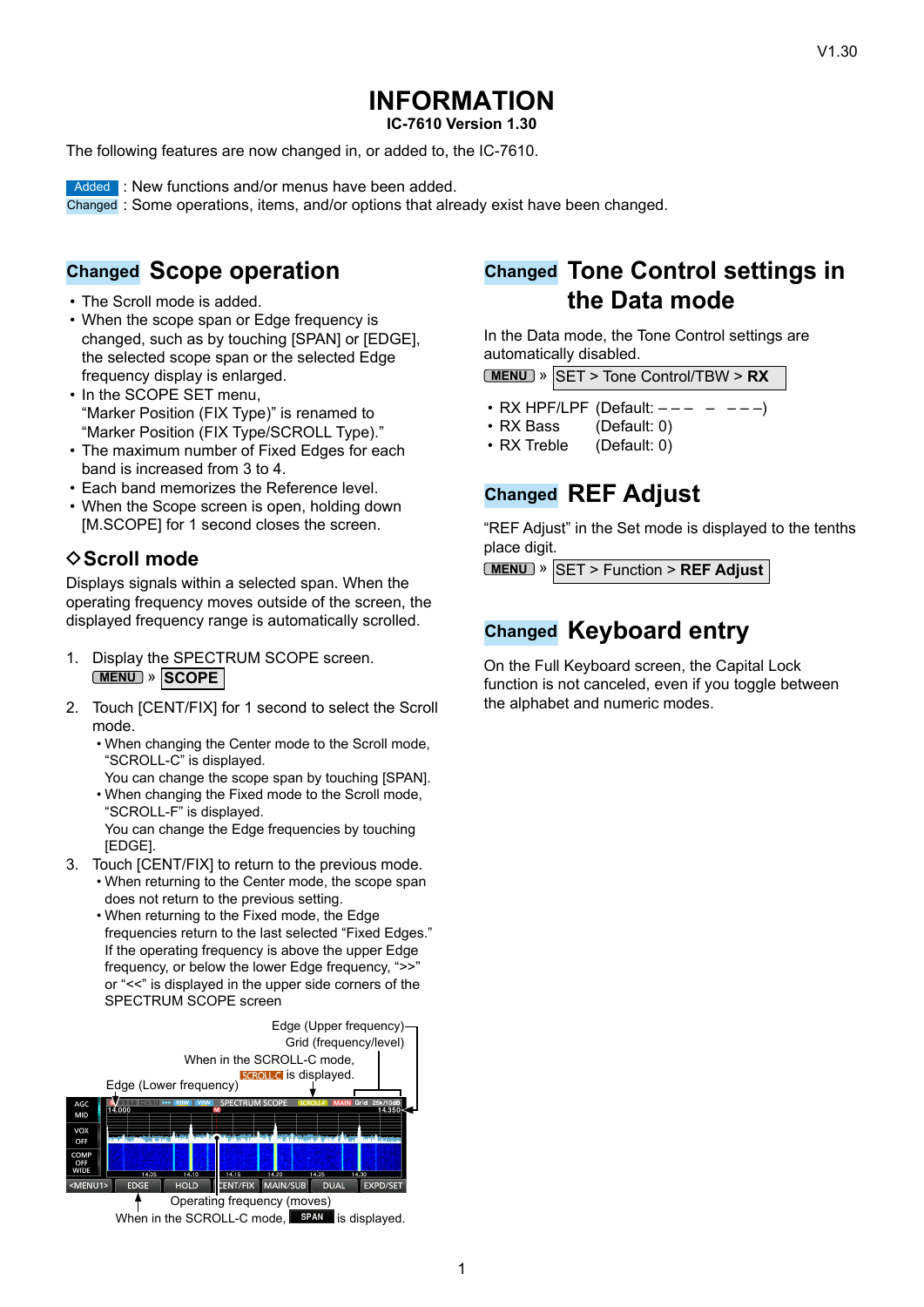# **Changed CI-V commands**

The following commands are changed in, or added to the conventional Command table.

|        | Cmd. Sub cmd. |      | <b>Data</b>    | <b>Description</b>                                                                                                                                                                                    |
|--------|---------------|------|----------------|-------------------------------------------------------------------------------------------------------------------------------------------------------------------------------------------------------|
| $1A^*$ | 0169<br>05    |      | 00 or 01       | SCOPE SET ><br>Marker Position (FIX Type/SCROLL Type)<br>(00=Filter center, 01 Carrier point)                                                                                                         |
|        |               | 0298 | See the right. | SCOPE > Fixed Edges > 0.03 - 1.60 No.4                                                                                                                                                                |
|        |               | 0299 | See the right. | SCOPE > Fixed Edges > 1.60 - 2.00 No.4                                                                                                                                                                |
|        |               | 0300 | See the right. | SCOPE > Fixed Edges > 2.00 - 6.00 No.4                                                                                                                                                                |
|        |               | 0301 | See the right. | SCOPE > Fixed Edges > $6.00 - 8.00$ No.4                                                                                                                                                              |
|        |               | 0302 | See the right. | SCOPE > Fixed Edges > 8.00 - 11.00 No.4                                                                                                                                                               |
|        |               | 0303 | See the right. | SCOPE > Fixed Edges > 11.00 - 15.00 No.4                                                                                                                                                              |
|        |               | 0304 | See the right. | SCOPE > Fixed Edges > 15.00 - 20.00 No.4                                                                                                                                                              |
|        |               | 0305 | See the right. | SCOPE > Fixed Edges > 20.00 - 22.00 No.4                                                                                                                                                              |
|        |               | 0306 | See the right. | SCOPE > Fixed Edges > 22.00 - 26.00 No.4                                                                                                                                                              |
|        |               | 0307 | See the right. | SCOPE > Fixed Edges > 26.00 - 30.00 No.4                                                                                                                                                              |
|        |               | 0308 | See the right. | SCOPE > Fixed Edges > 30.00 - 45.00 No.4                                                                                                                                                              |
|        |               | 0309 | See the right. | SCOPE > Fixed Edges > 45.00 - 60.00 No.4                                                                                                                                                              |
| $27*$  | 00            |      | See p. 3.      | Read the Scope waveform data<br>• Only when "Scope ON/OFF status"<br>(Command: 27 10) and "Scope data<br>output" (Command: 27 11) are set to<br>"ON," outputs the waveform data to the<br>controller. |
|        | 14            |      | See p. 3.      | Scope Center mode, Fixed mode,<br>SCROLL-C mode, or SCROLL-F mode<br>setting                                                                                                                          |
|        | 15            |      | See p. 3.      | Span setting in the Center mode or<br>SCROLL-C mode Scope                                                                                                                                             |
|        | 16            |      | See p. 4.      | Edge number setting in the Fixed mode<br>or SCROLL-F mode Scope                                                                                                                                       |
|        | 20            |      | 00 or 01       | SCOPE SET ><br>Marker Position (FIX Type/SCROLL Type)<br>(00=Filter Center, 01=Carrier Point)                                                                                                         |

**♦ Command formats** 



\*(Asterisk) Send/read data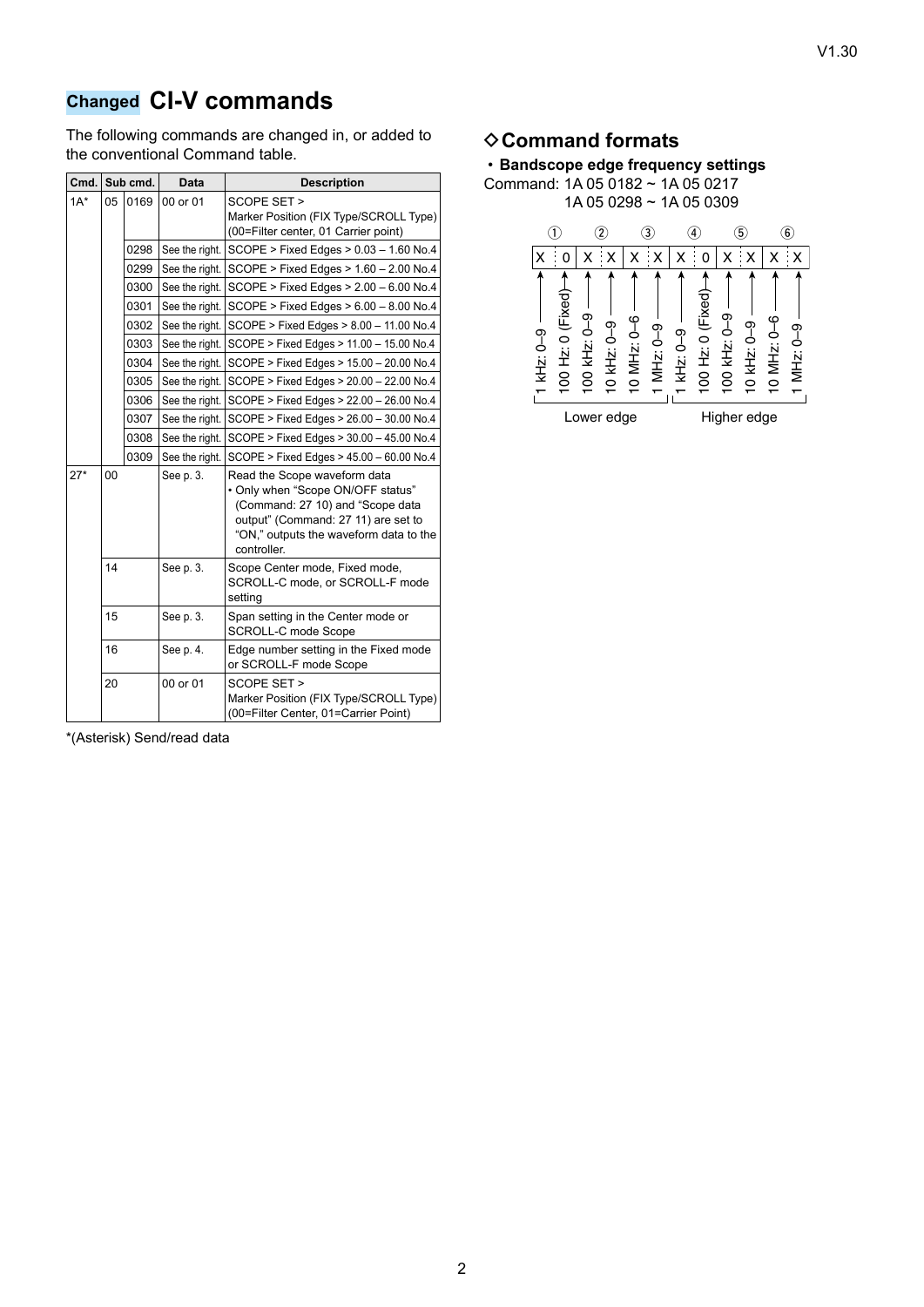$\diamond$  Command formats (continued)

#### • **Scope waveform data**

Command: 27 00

Outputs the waveform data to the controller.



- 1: Main or Sub scope data
	- $\cdot$  00 = Main scope
	- $\cdot$  01 = Sub scope
- 2: Order of division data (Current)
- 3: Division number (01 or 15)

When data is sent to the controller through the LAN port, all data is sent together. However, when the data is sent through the USB port, the data is divided by 15 and sent in sequential order.

|            | <b>Division number</b> | Data length          |    |  |  |
|------------|------------------------|----------------------|----|--|--|
| LAN        | 01                     | 704                  |    |  |  |
| <b>USB</b> |                        | 1st data             | 15 |  |  |
|            | 15                     | 2nd or<br>later data | 53 |  |  |
|            |                        | 15th data            | 12 |  |  |

The 1st data sends only the wave information  $(1) \sim (6)$ ) without the waveform data  $(7)$ ).

The 2nd or later data sends the minimum wave information ( $(1 \sim 3)$ ) with waveform data ( $(7)$ ).

- 4: Spectrum scope mode data:
	- 00 = Center mode scope
	- 01 = Fixed mode scope
	- 02 = SCROLL-C mode scope
	- 03 = SCROLL-F mode scope
- 5: Waveform information:

The waveform information differs, depending on the Spectrum scope mode.

- In the Center mode:
	- Center frequency and span are sent. See page 10 of the IC-7610 CI-V REFERENCE GUIDE for Operating frequency data and the Scope span settings ( $(2 \sim 6)$ ) to the right.
- In the Fixed, SCROLL-C, and SCROLL-F modes: Lower edge and higher edge frequencies are sent.



Lower edge **Higher edge** 

\* "F" means that the Lower edge frequency is a negative value.

- 6: Out of range information:
	- $\cdot$  00 = In range
	- $\cdot$  01 = Out of range
	- LIf the scope data is out of range, the waveform data  $(7)$  is omitted.
- 7: Waveform data:

The transceiver outputs the drawn waveform data. The data range or data length of the waveform data is judged by the controller. (The data range is basically the same as the display size of the scope on the controller.)

- Data range:  $0 \sim 200$
- Data length: 689

#### • **Spectrum scope mode settings** Command: 27 14

| 00=MAIN    |
|------------|
| $01 = SUB$ |

00=Center mode 01=Fixed mode 02=SCROLL-C mode 03=SCROLL-F mode

#### • **Scope span settings**

(in the Center mode and SCROLL-C mode scope) Command: 27 15

|                       |     | $\overline{2}$                           |        | $\bf{(3)}$                                                                                                     |        | $\left( 4\right)$ |                   | 5)     |   | $^\copyright$ | Span (kHz) |     |
|-----------------------|-----|------------------------------------------|--------|----------------------------------------------------------------------------------------------------------------|--------|-------------------|-------------------|--------|---|---------------|------------|-----|
|                       | x x |                                          | 0      | x                                                                                                              | ۰x     | x                 | ۰x                | 0      | 0 | 0<br>0        | 2500       | 2.5 |
|                       |     |                                          |        |                                                                                                                |        |                   |                   | 5000   | 5 |               |            |     |
| 00=MAIN<br>$01 = SUB$ |     |                                          |        |                                                                                                                |        | ю<br>Ν            | Ю<br>$\mathbf{c}$ | Fixed) |   | (Fixed)       | 10000      | 10  |
|                       |     | 0 (Fixed)<br>(Fixed)<br>Ю<br>ഥ<br>Ν<br>0 | Fixed) | (Fixed)                                                                                                        | 25000  | 25                |                   |        |   |               |            |     |
|                       |     |                                          | っ      | digit<br>digit:<br>digit:<br>iti<br>To<br>MH <sub>Z</sub><br><b>DMHZ</b><br>MH <sub>z</sub><br>GH <sub>2</sub> | 50000  | 50                |                   |        |   |               |            |     |
|                       |     | ig<br>To<br>digit:<br>0<br>digit:        | digit: |                                                                                                                |        | 100000            | 100               |        |   |               |            |     |
|                       |     | 0 Hz digit:<br>digit:<br>KH2<br>소        | kHz    |                                                                                                                | 250000 | 250               |                   |        |   |               |            |     |
|                       |     |                                          | 섶      | KH <sub>Z</sub>                                                                                                | 8      | g                 | $\Omega$          |        |   | 8             | 500000     | 500 |

#### • **Scope Fixed edge number settings**

(in the Fixed mode and SCROLL-F mode scope) Command: 27 16

|            | $X$ $X$ $X$ $X$ |  |               |  |
|------------|-----------------|--|---------------|--|
|            |                 |  |               |  |
| 00=MAIN    |                 |  | $01 = Edge 1$ |  |
| $01 = SUB$ |                 |  | 02=Edge 2     |  |
|            |                 |  | 03=Edge 3     |  |
|            |                 |  | 04=Edge 4     |  |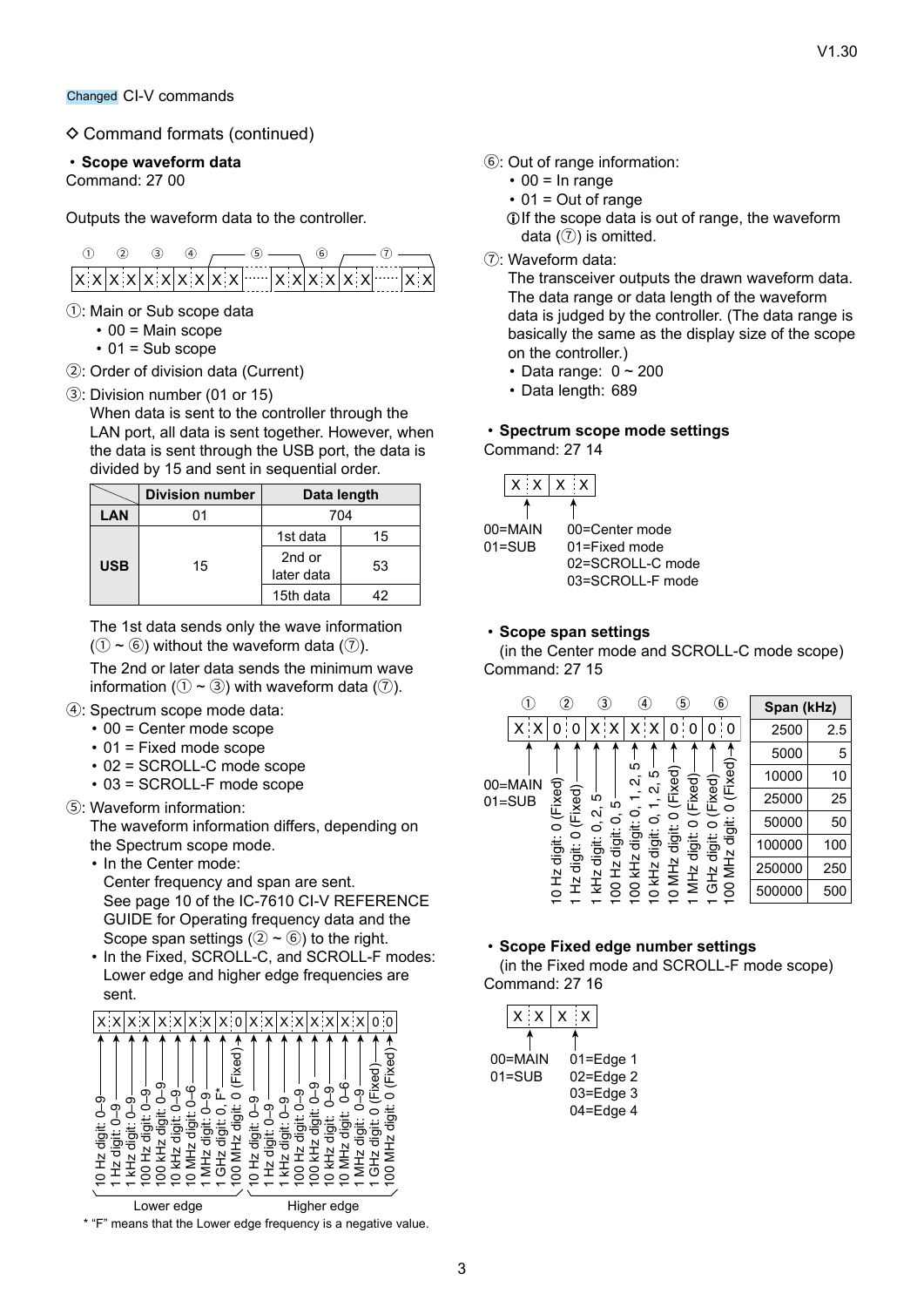#### $\diamond$  Command formats (continued)

#### • **Scope Fixed edge frequency settings** Command: 27 1E



LEntry of less than 1 kHz digits is ignored.

1 Selectable Frequency ranges:

| Data | <b>Frequency range (MHz)</b> |
|------|------------------------------|
| 01   | $0.03 - 1.60$                |
| 02   | $1.60 - 2.00$                |
| 03   | $2.00 - 6.00$                |
| 04   | $6.00 - 8.00$                |
| 05   | $8.00 \sim 11.00$            |
| 06   | $11.00 \sim 15.00$           |
| 07   | $15.00 \sim 20.00$           |
| 08   | $20.00 \sim 22.00$           |
| 09   | $22.00 \sim 26.00$           |
| 10   | $26.00 \sim 30.00$           |
| 11   | $30.00 \sim 45.00$           |
| 12   | $45.00 \sim 60.00$           |

2 Selectable Edge number: 01=1, 02=2, 03=3, 04=4